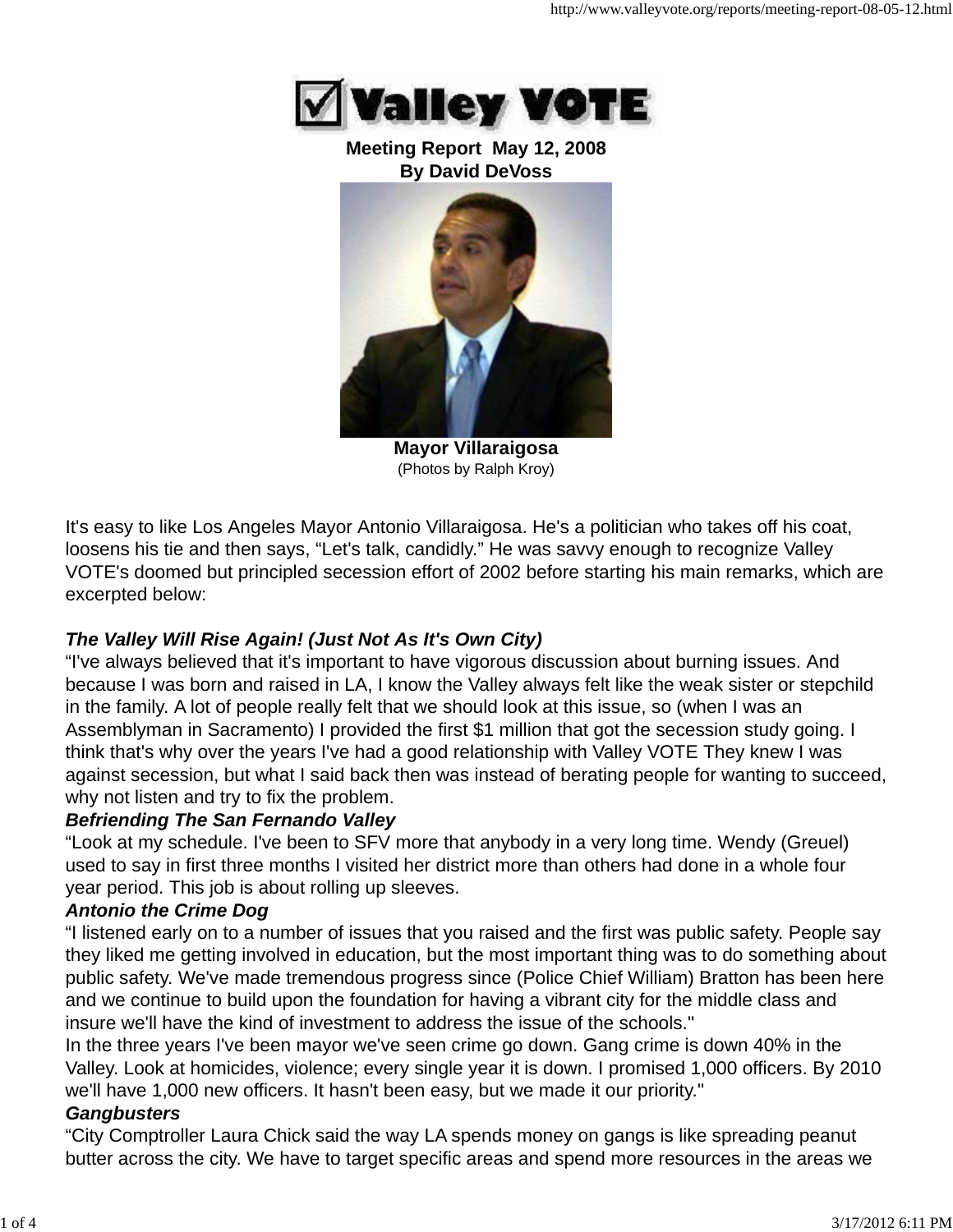target."

### *Free Fire Zones AKA Public Schools*

"The second issue that's most important to residents of the city is schools. I saw Roberta Weintraub the other day and we started talking about what Bobbie Fielder and the bussing issue. A lot of people said it was racial at the time and maybe there was some of that. But it also was about people loving their neighborhood school and not wanting to be bussed. The bottom line is that people want their kids to be safe. Maybe not in 1968, but more and more now people want their kids to be in a broad cross section of multicultural LA. But they want them to be safe.

#### *Isn't the Valley Part of LA?*

"I know education is important. If you think about why people leave LA and move to the Valley and then leave the Valley to go to Orange County and then move to Idyllwild before finally leaving for Idaho it's because of three things: safety in their neighborhood, the lack of quality schools and the cost of housing."



#### *On Immigration*

This issue of immigration drives lot of people nuts. One of proudest moments of my tenure came recently when 500,000 people come and wanted to be part of the American dream. I supported them."

#### *Who Let The Dog Out?*

"I'm pro civil rights. For me, the number one social compact says 'Thou shalt not discriminate.' (LA fireman) Tennie Pierce admitted never been discriminated against (when he asked LA to pay him millions because dog food was put in his spaghetti). He called himself the Big Dog. I know that guys fool around and I'm not spending \$2.7 million because of an innocent prank. All the civil rights groups get upset, but I call them like I see them."

## *Clean Money*

"I supported the clean money initiative and I still support it. But the devil is in details. LA is looking at a \$406 million deficit this year and we need to see how we can pay for this."

#### *Neighborhood Councils*

"I've met each of my three years with neighborhood councils to develop a budget. Neighborhood Councils tell me public safety is the number one issue and I've listened. There's tremendous pressure to cut expenditures but I propose in my budget that we continue the \$50,000 allocation for each NC."

#### *Van Nuys Airport Noise*

"Bob Hope Airport wants to impose a curfew and redirect flights to Van Nuys. I say, **No!** I just removed from the advisory committee two people who wanted to expand the (Van Nuys) airport. We want to reduce Stage 2 jets and helicopters there. Let's be fair. If they want to give us money to develop the infrastructure at Palmdale, then we can talk."

#### *Metrolink*

"I just fought the MTA Board that wanted to cut night time service. I told the board, 'Hold it, I'm not cutting those lines." Some of the lines they wanted cut are in high crime areas. Need to keep transit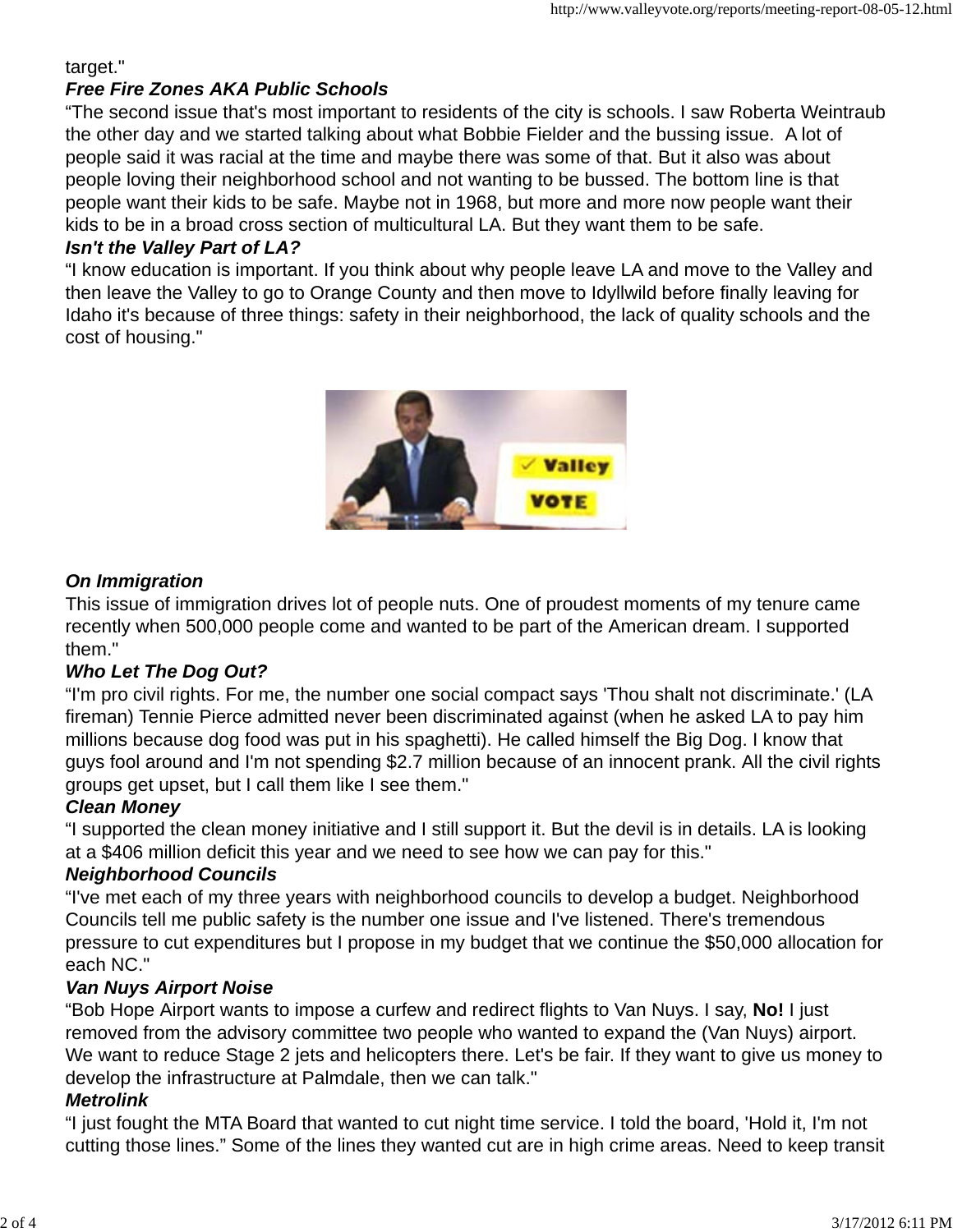fares down now that gas is \$4 a gallon."

## *Densification*

"SB 1818 was well intentioned as smart-growth, transit oriented development. A lot of changes have been made to reflect the concerns of the community. When you look at the city there has been haphazard growth. But despite all the anti-growth concerns, the city is going to grow. I support affordable housing built along transit corridors, but I don't think that any street that has a bus going down it is a transit corridors

"As for population growth, I don't know what we can do about it. Lot of growth is birth. Some is immigration. Can't say people can't have children. We're not China. "

## *Rent Control*

"I support rent stabilization. We have to protect our housing stock. One way to do that is by having more housing development downtown and along sensible transportation corridors."

## *LA City Deficit*

"I can tell you for a fact that last year the economists told us that we could have a slow down in housing, but nobody predicted a crisis. Last year, I had a strike because I wouldn't give engineers and architects an 18 to 24% pay increase. We held and eventually agreed to 3.5% or 3.75%. The coalition of unions talks about their 23% raise. It's not an accurate statement. They get 5%. In the third fourth and fifth year the unions have to give me back \$25 million in health care savings to pay for the 5%. That's the fact. Would I have (given those raises) if I had known about the economy? Of course not. But nine months ago, nobody knew things would be this bad."

"So what can we do? I plan to eliminate 767 positions, but some are not filled so we're talking about laying off 350 people. 1983 was the last time there were layoffs. I'd like to avoid layoffs so I'm seeking six furlough days that are mandatory. If they don't do that we'll have to eliminate even more. "

# *Thank you Galpin Motors*

Prior to the Mayor's comments President of Valley VOTE **Joe Vitti**

made some introductory remarks. He indicated that Valley VOTE is in it's 10th year of operating as a 501c4 organization. He thanked the **Galpin** management for providing their Community Room for the organization's monthly meetings for over a decade. Joe also thanked the **Galpin** Staff for the outstanding refreshments provided for the meeting with the Mayor.

The members of the **Valley VOTE Executive Committee** were introduced to the audience. Also provided in a handout to the attendees was a summary of the **24 Press Releases** issued by Valley VOTE along with a listing of the **100+ Featured Speakers** that have made presentation at monthly meetings since 2003.

(For more details go to the Valley VOTE website **ww.valleyvote.org.**)

# *Video on Line by Ron Kaye*

The former editor of the Daily News **Ron Kaye** attended the meeting and made a few opening remarks before Antonio arrived for his presentation. He also video the Mayor's remarks. They are available on Ron's blog; **http://ronkayela.com/archives.html**

Go to the **"money" 2008.0513** - "Antonio pitches his success story" listing, and you can view the Mayor's remarks.

(*Thank you Ron Kaye for the video of the event.)*

# **Valley VOTE Mission Statement**

*Valley VOTE, a diverse coalition of San Fernando Valley residents, business people, educators,*